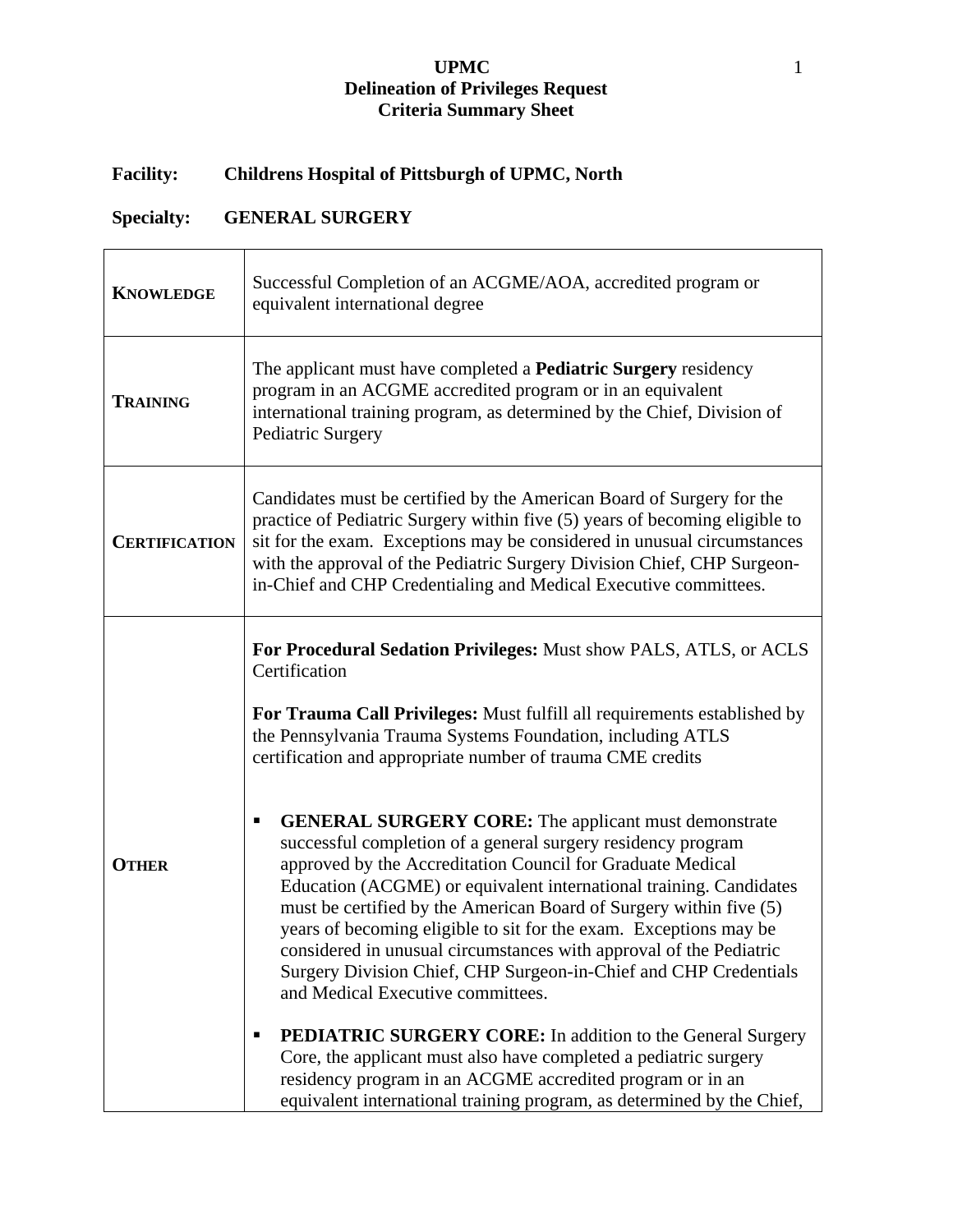Division of Pediatric Surgery. Candidates must be certified by the American Board of Surgery for the practice of Pediatric Surgery within five (5) years of becoming eligible to sit for the exam. The applicant must demonstrate by submission of surgical logs, the following experience in the past 24 months preceding appointment: the performance as operating surgeon or first assistant surgeon in \_**700**\_ operations in children less than 12 years of age, encompassing the breadth of pediatric surgery. In addition, the applicant must have performed as primary surgeon a sufficient number of procedures to verify technical competency. Experience garnered during residency training may be included.

## **SPECIFIC/SPECIAL PEDIATRIC SURGERY PRIVILEGES:**

Individuals who have applied for General Surgery Core Privileges and who provide a specific area of expertise such as minimally invasive or vascular surgery may qualify for appointment with the approval of the Chief, Division of Pediatric Surgery, and the Surgeon-in-Chief.

 **REFERENCES:** Reference letters from **two** general surgeons or pediatric surgeons familiar with the applicant's Pediatric Experience or "Specific/Special Expertise experience" and **one** other peer (anesthesiologist, referring pediatrician, or pediatric surgeon) are required.

## **REAPPOINTMENT TO THE ACTIVE OR AFFILIATE STAFF:**

- Reappointment shall be based on objective results of care according to existing quality of care mechanisms; activity must comply with the Medical Staff Development Policy.
- Applicants for the General Surgery Core must demonstrate that they have maintained competence by verifying to the satisfaction of the division chief that they have been reappointed to the active staff at their primary admitting hospital.
- Applicants for the Pediatric Surgery Core must demonstrate that they have maintained competence by showing evidence that they have been closely involved in the consultation on or management of at least **100** pediatric surgery cases during the past 24 months and/or primary surgeon for **100** pediatric surgery cases during the past 24 months. This activity must be verified to the satisfaction of the division chief.
- Individuals applying to be re-appointed for "Specific/Special Pediatric Surgery Privileges" must document their adult or pediatric specific clinical practice involvement in at least five cases during the past 24 months.